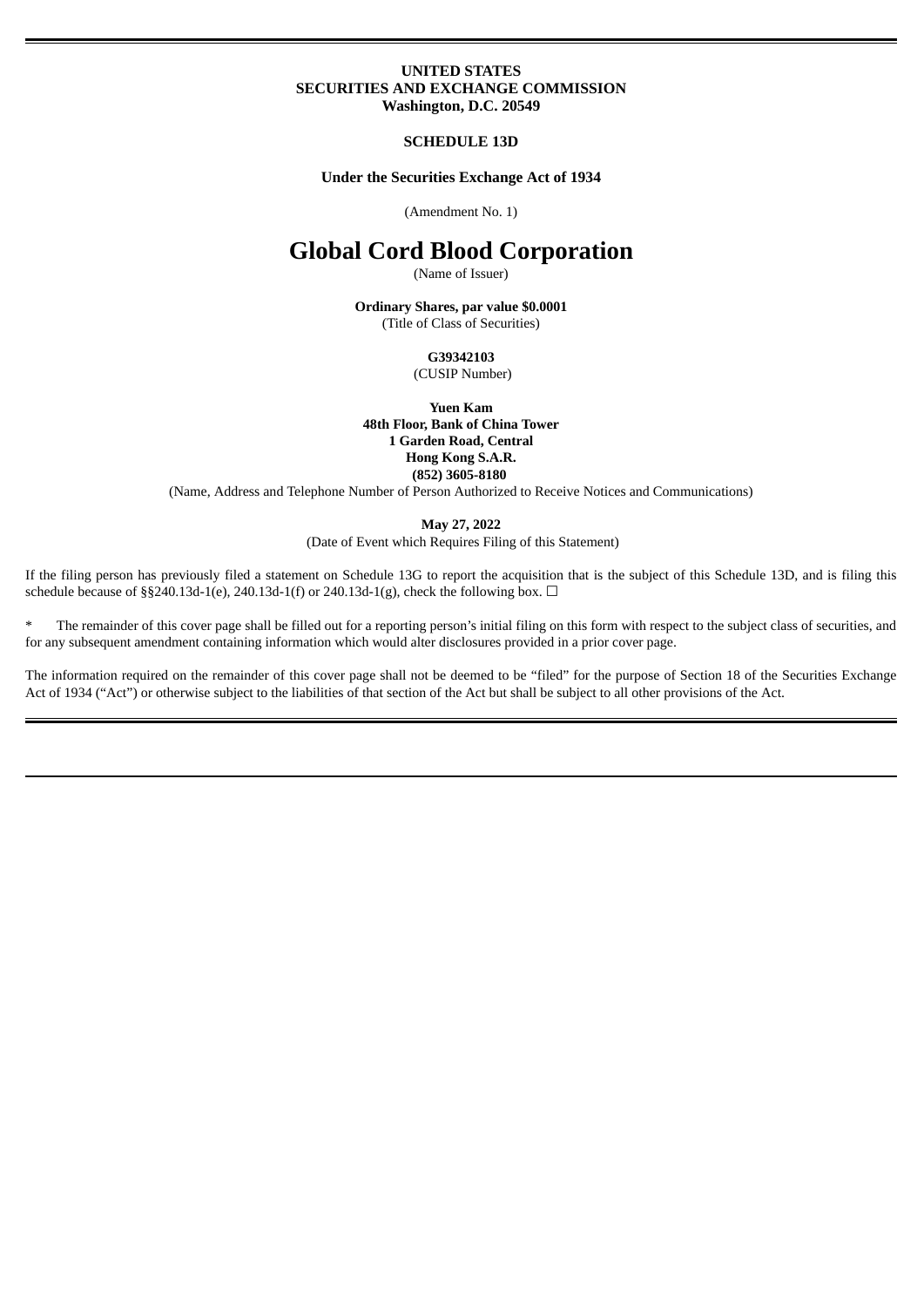| <b>CUSIP No. G39342103</b>     |                                                                                                |                                                                              |  |  |  |
|--------------------------------|------------------------------------------------------------------------------------------------|------------------------------------------------------------------------------|--|--|--|
| $\mathbf{1}$                   | <b>NAME OF REPORTING PERSONS</b>                                                               |                                                                              |  |  |  |
|                                | Golden Meditech Stem Cells (BVI) Company Limited                                               |                                                                              |  |  |  |
| $\overline{2}$                 | <b>CHECK THE APPROPRIATE BOX IF A MEMBER OF A GROUP</b>                                        |                                                                              |  |  |  |
|                                | $(a) \Box (b) \Box$                                                                            |                                                                              |  |  |  |
| 3                              | <b>SEC USE ONLY</b>                                                                            |                                                                              |  |  |  |
|                                |                                                                                                |                                                                              |  |  |  |
| $\boldsymbol{4}$               | <b>SOURCE OF FUNDS</b>                                                                         |                                                                              |  |  |  |
|                                | 0 <sup>0</sup>                                                                                 |                                                                              |  |  |  |
| 5                              | CHECK BOX IF DISCLOSURE OF LEGAL PROCEEDINGS IS REQUIRED PURSUANT TO ITEMS 2(d) or 2(e) $\Box$ |                                                                              |  |  |  |
| 6                              | <b>CITIZENSHIP OR PLACE OF ORGANIZATION</b>                                                    |                                                                              |  |  |  |
|                                | British Virgin Islands                                                                         |                                                                              |  |  |  |
| <b>NUMBER OF</b>               | $\overline{7}$                                                                                 | <b>SOLE VOTING POWER</b>                                                     |  |  |  |
| <b>SHARES</b>                  |                                                                                                | 78,874,106                                                                   |  |  |  |
| <b>BENEFICIALLY</b>            | 8                                                                                              | <b>SHARED VOTING POWER</b>                                                   |  |  |  |
| <b>OWNED BY</b><br><b>EACH</b> |                                                                                                | $\Omega$                                                                     |  |  |  |
| <b>REPORTING</b>               | 9                                                                                              | <b>SOLE DISPOSITIVE POWER</b>                                                |  |  |  |
| <b>PERSON</b>                  |                                                                                                | 78,874,106                                                                   |  |  |  |
| <b>WITH</b>                    | 10                                                                                             | <b>SHARED DISPOSITIVE POWER</b>                                              |  |  |  |
|                                |                                                                                                | $\Omega$                                                                     |  |  |  |
|                                |                                                                                                |                                                                              |  |  |  |
| 11                             | <b>AGGREGATE AMOUNT BENEFICIALLY OWNED BY EACH REPORTING PERSON</b>                            |                                                                              |  |  |  |
|                                | 78,874,106                                                                                     |                                                                              |  |  |  |
| 12                             |                                                                                                | CHECK BOX IF THE AGGREGATE AMOUNT IN ROW (11) EXCLUDES CERTAIN SHARES $\Box$ |  |  |  |
| 13                             |                                                                                                |                                                                              |  |  |  |
|                                | PERCENT OF CLASS REPRESENTED BY AMOUNT IN ROW (11)<br>$64.9\%^{(1)}$                           |                                                                              |  |  |  |
|                                |                                                                                                |                                                                              |  |  |  |
| 14.                            | <b>TYPE OF REPORTING PERSON</b><br>CO                                                          |                                                                              |  |  |  |
|                                |                                                                                                |                                                                              |  |  |  |

(1) Based on 121,551,075 shares outstanding as of December 31, 2021 pursuant to the Issuer's Form 6-K filed with the SEC on February 28, 2022.

2

<u> 1980 - Johann Barbara, martxa amerikan personal (h. 1980).</u>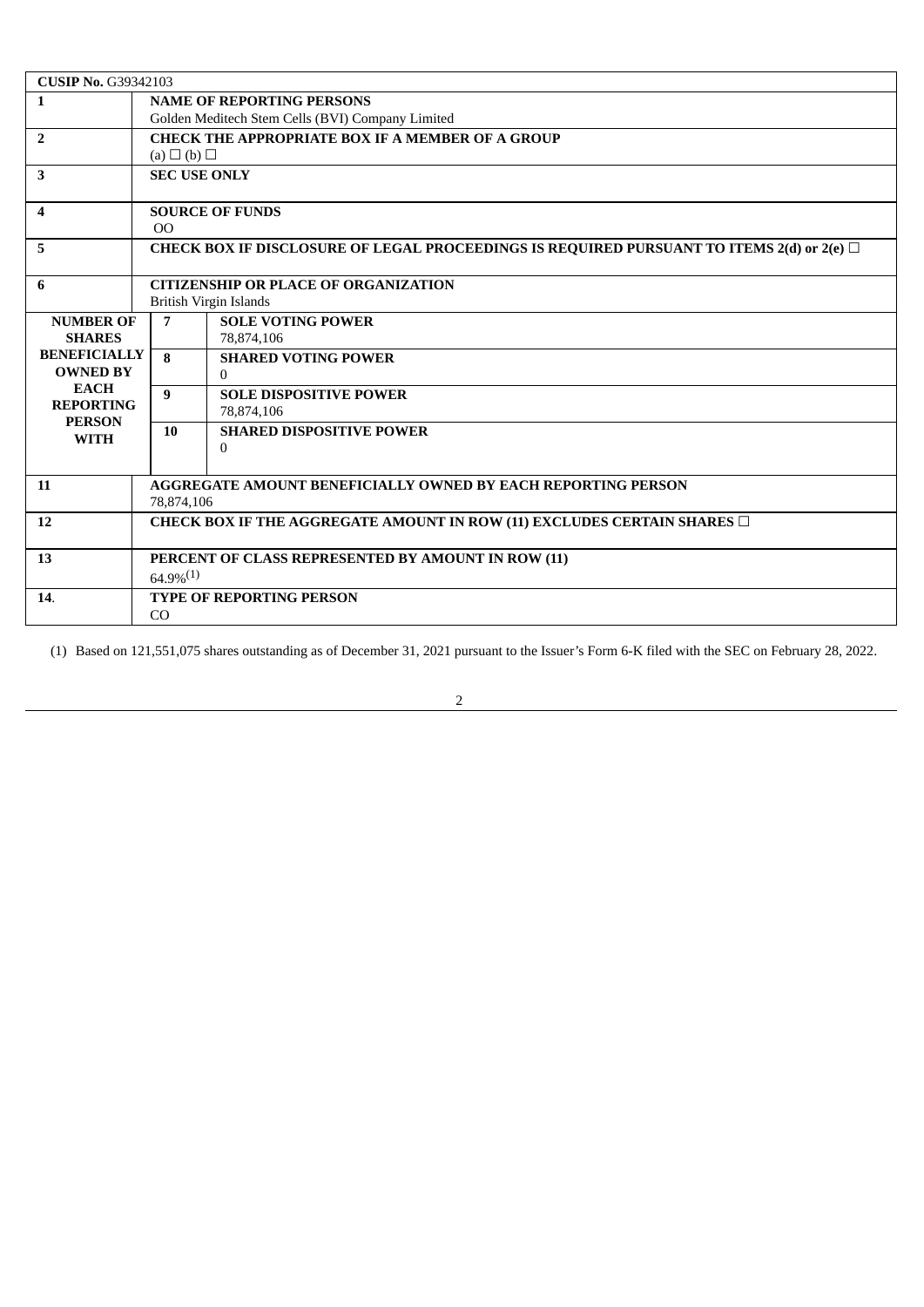| <b>CUSIP No. G39342103</b>      |                                                                                                |                                                                              |  |  |  |
|---------------------------------|------------------------------------------------------------------------------------------------|------------------------------------------------------------------------------|--|--|--|
| $\mathbf{1}$                    | <b>NAME OF REPORTING PERSONS</b>                                                               |                                                                              |  |  |  |
|                                 | Magnum Opus International Holdings Limited                                                     |                                                                              |  |  |  |
| $\overline{2}$                  | <b>CHECK THE APPROPRIATE BOX IF A MEMBER OF A GROUP</b>                                        |                                                                              |  |  |  |
|                                 | $(a) \Box (b) \Box$                                                                            |                                                                              |  |  |  |
| 3                               | <b>SEC USE ONLY</b>                                                                            |                                                                              |  |  |  |
|                                 |                                                                                                |                                                                              |  |  |  |
| $\boldsymbol{4}$                | <b>SOURCE OF FUNDS</b>                                                                         |                                                                              |  |  |  |
|                                 | 0 <sup>0</sup>                                                                                 |                                                                              |  |  |  |
| 5                               | CHECK BOX IF DISCLOSURE OF LEGAL PROCEEDINGS IS REQUIRED PURSUANT TO ITEMS 2(d) or 2(e) $\Box$ |                                                                              |  |  |  |
| 6                               | <b>CITIZENSHIP OR PLACE OF ORGANIZATION</b>                                                    |                                                                              |  |  |  |
|                                 | <b>British Virgin Islands</b>                                                                  |                                                                              |  |  |  |
| <b>NUMBER OF</b>                | $\overline{7}$                                                                                 | <b>SOLE VOTING POWER</b>                                                     |  |  |  |
| <b>SHARES</b>                   |                                                                                                | 78,874,106                                                                   |  |  |  |
| <b>BENEFICIALLY</b>             | 8                                                                                              | <b>SHARED VOTING POWER</b>                                                   |  |  |  |
| <b>OWNED BY</b>                 |                                                                                                | $\Omega$                                                                     |  |  |  |
| <b>EACH</b><br><b>REPORTING</b> | 9                                                                                              | <b>SOLE DISPOSITIVE POWER</b>                                                |  |  |  |
| <b>PERSON</b>                   |                                                                                                | 78,874,106                                                                   |  |  |  |
| <b>WITH</b>                     | 10                                                                                             | <b>SHARED DISPOSITIVE POWER</b>                                              |  |  |  |
|                                 |                                                                                                | $\Omega$                                                                     |  |  |  |
|                                 |                                                                                                |                                                                              |  |  |  |
| 11                              | <b>AGGREGATE AMOUNT BENEFICIALLY OWNED BY EACH REPORTING PERSON</b>                            |                                                                              |  |  |  |
|                                 | 78,874,106                                                                                     |                                                                              |  |  |  |
| 12                              |                                                                                                | CHECK BOX IF THE AGGREGATE AMOUNT IN ROW (11) EXCLUDES CERTAIN SHARES $\Box$ |  |  |  |
|                                 |                                                                                                |                                                                              |  |  |  |
| 13                              | PERCENT OF CLASS REPRESENTED BY AMOUNT IN ROW (11)                                             |                                                                              |  |  |  |
|                                 | $64.9\%^{(1)}$                                                                                 |                                                                              |  |  |  |
| 14.                             | <b>TYPE OF REPORTING PERSON</b>                                                                |                                                                              |  |  |  |
|                                 | CO                                                                                             |                                                                              |  |  |  |

(1) Based on 121,551,075 shares outstanding as of December 31, 2021 pursuant to the Issuer's Form 6-K filed with the SEC on February 28, 2022.

3

<u> 1980 - Johann Barbara, martxa amerikan personal (h. 1980).</u>

<u> 1980 - Johann Barbara, martxa amerikan personal (</u>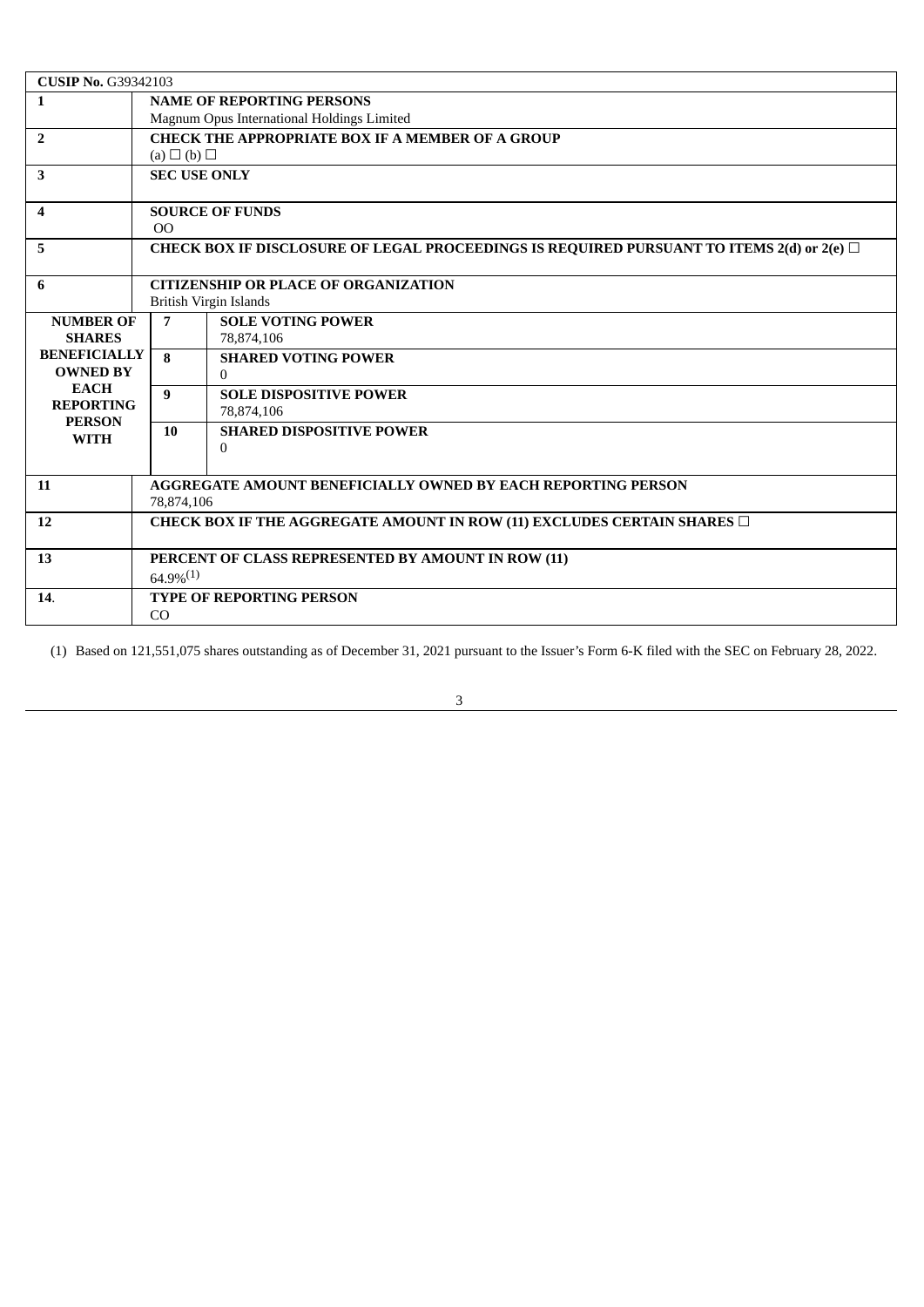| <b>CUSIP No. G39342103</b>                                      |                                                                                                |                                 |  |  |  |
|-----------------------------------------------------------------|------------------------------------------------------------------------------------------------|---------------------------------|--|--|--|
| 1                                                               | <b>NAME OF REPORTING PERSONS</b>                                                               |                                 |  |  |  |
|                                                                 | Kam Yuen                                                                                       |                                 |  |  |  |
| $\overline{2}$                                                  | <b>CHECK THE APPROPRIATE BOX IF A MEMBER OF A GROUP</b>                                        |                                 |  |  |  |
|                                                                 | $(a) \Box (b) \Box$                                                                            |                                 |  |  |  |
| 3                                                               | <b>SEC USE ONLY</b>                                                                            |                                 |  |  |  |
|                                                                 |                                                                                                |                                 |  |  |  |
| $\overline{\mathbf{4}}$                                         |                                                                                                | <b>SOURCE OF FUNDS</b>          |  |  |  |
|                                                                 | 0 <sup>0</sup>                                                                                 |                                 |  |  |  |
| 5                                                               | CHECK BOX IF DISCLOSURE OF LEGAL PROCEEDINGS IS REQUIRED PURSUANT TO ITEMS 2(d) or 2(e) $\Box$ |                                 |  |  |  |
| 6                                                               | <b>CITIZENSHIP OR PLACE OF ORGANIZATION</b>                                                    |                                 |  |  |  |
|                                                                 | Hong Kong S.A.R.                                                                               |                                 |  |  |  |
| <b>NUMBER OF</b>                                                | $\overline{7}$                                                                                 | <b>SOLE VOTING POWER</b>        |  |  |  |
| <b>SHARES</b>                                                   |                                                                                                | 78,874,106                      |  |  |  |
| <b>BENEFICIALLY</b>                                             | 8                                                                                              | <b>SHARED VOTING POWER</b>      |  |  |  |
| <b>OWNED BY</b>                                                 |                                                                                                | $\Omega$                        |  |  |  |
| <b>EACH</b><br><b>REPORTING</b><br><b>PERSON</b><br><b>WITH</b> | 9                                                                                              | <b>SOLE DISPOSITIVE POWER</b>   |  |  |  |
|                                                                 |                                                                                                | 78,874,106                      |  |  |  |
|                                                                 | 10                                                                                             | <b>SHARED DISPOSITIVE POWER</b> |  |  |  |
|                                                                 |                                                                                                | $\Omega$                        |  |  |  |
|                                                                 |                                                                                                |                                 |  |  |  |
| 11                                                              | <b>AGGREGATE AMOUNT BENEFICIALLY OWNED BY EACH REPORTING PERSON</b>                            |                                 |  |  |  |
|                                                                 | 78,874,106                                                                                     |                                 |  |  |  |
| 12                                                              | CHECK BOX IF THE AGGREGATE AMOUNT IN ROW (11) EXCLUDES CERTAIN SHARES $\Box$                   |                                 |  |  |  |
| 13                                                              | PERCENT OF CLASS REPRESENTED BY AMOUNT IN ROW (11)                                             |                                 |  |  |  |
|                                                                 | $64.9\%^{(1)}$                                                                                 |                                 |  |  |  |
| 14.                                                             | <b>TYPE OF REPORTING PERSON</b>                                                                |                                 |  |  |  |
|                                                                 | IN                                                                                             |                                 |  |  |  |

(1) Based on 121,551,075 shares outstanding as of December 31, 2021 pursuant to the Issuer's Form 6-K filed with the SEC on February 28, 2022.

END OF COVER PAGES

4

<u> 1980 - Jan James Barnett, fransk politik (d. 1980)</u>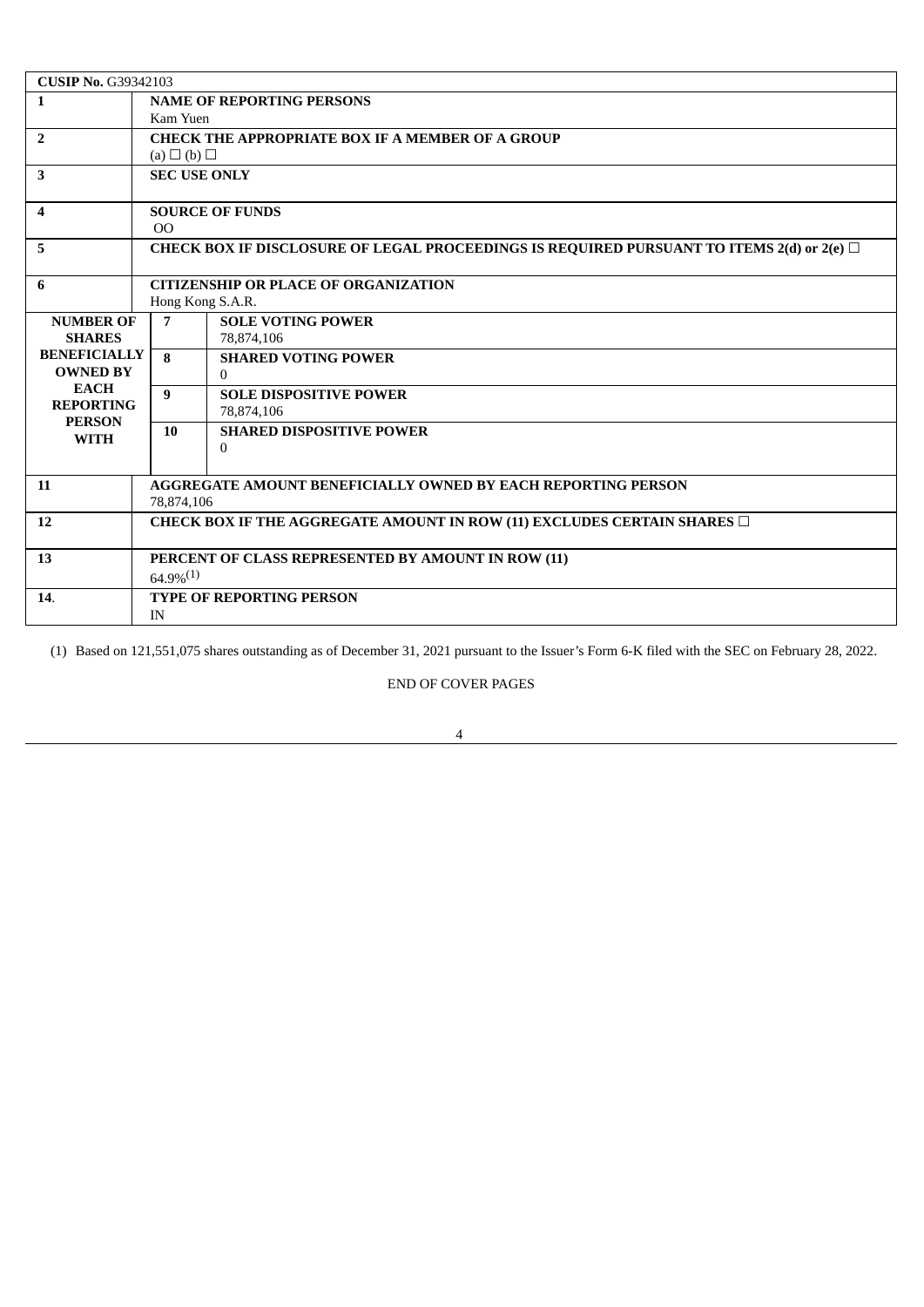#### **ITEM 1. SECURITY AND ISSUER**

The Amendment No. 1 to Schedule 13D (this "Amendment 1") related to the Schedule 13D filed on May 23, 2022 with respect to the ordinary shares, par value US\$0.0001 per share (the "Ordinary Shares"), of Global Cord Blood Corporation (the "Issuer"). The Issuer's principal executive office is located at 48th Floor, Bank of China Tower, 1 Garden Road, Central, Hong Kong S.A.R.

#### **ITEM 4. PURPOSE OF THE TRANSACTION**

The following three paragraph are added as to precede the final paragraph of Item 4 of the Schedule 13D:

Golden Meditech Stem Cells (BVI) Company Limited (the "Company"), would like to respond to the misleading Schedule 13D/A filed by Blue Ocean Structure Investment Company Ltd. ("Blue Ocean") on May 27, 2022.

Blue Ocean failed to mention in its Schedule 13D/A that there will be a further hearing before the Eastern Caribbean Supreme Court of Justice in the High Court of the Virgin Islands (the "Court") on June 16, 2022 with respect to the injunction order issued by the Court (the "Order"), which was granted on an ex parte basis (without hearing any argument from the Company), and the Company has the right to seek to vary the terms of the Order at that further hearing.

The Company will vigorously oppose Blue Ocean's claim for the continuation of the Order on a long term basis.

5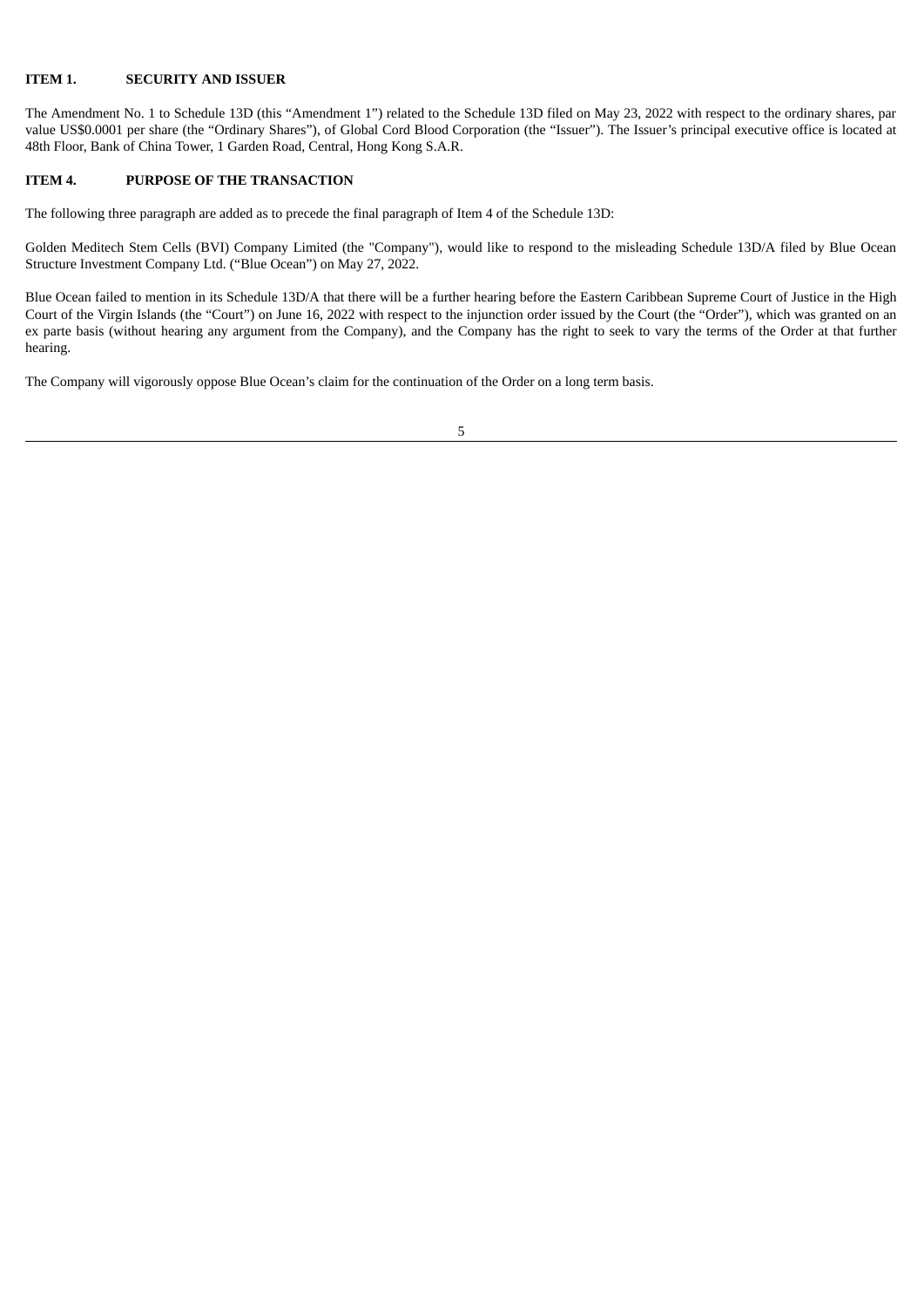### **SIGNATURES**

After reasonable inquiry and to the best of his knowledge and belief, the undersigned certifies that the information set forth in this statement is true, complete and correct.

Dated: May 31, 2022

**YUEN KAM**

/s/ Yuen Kam

[*Signature Page to Schedule 13D*]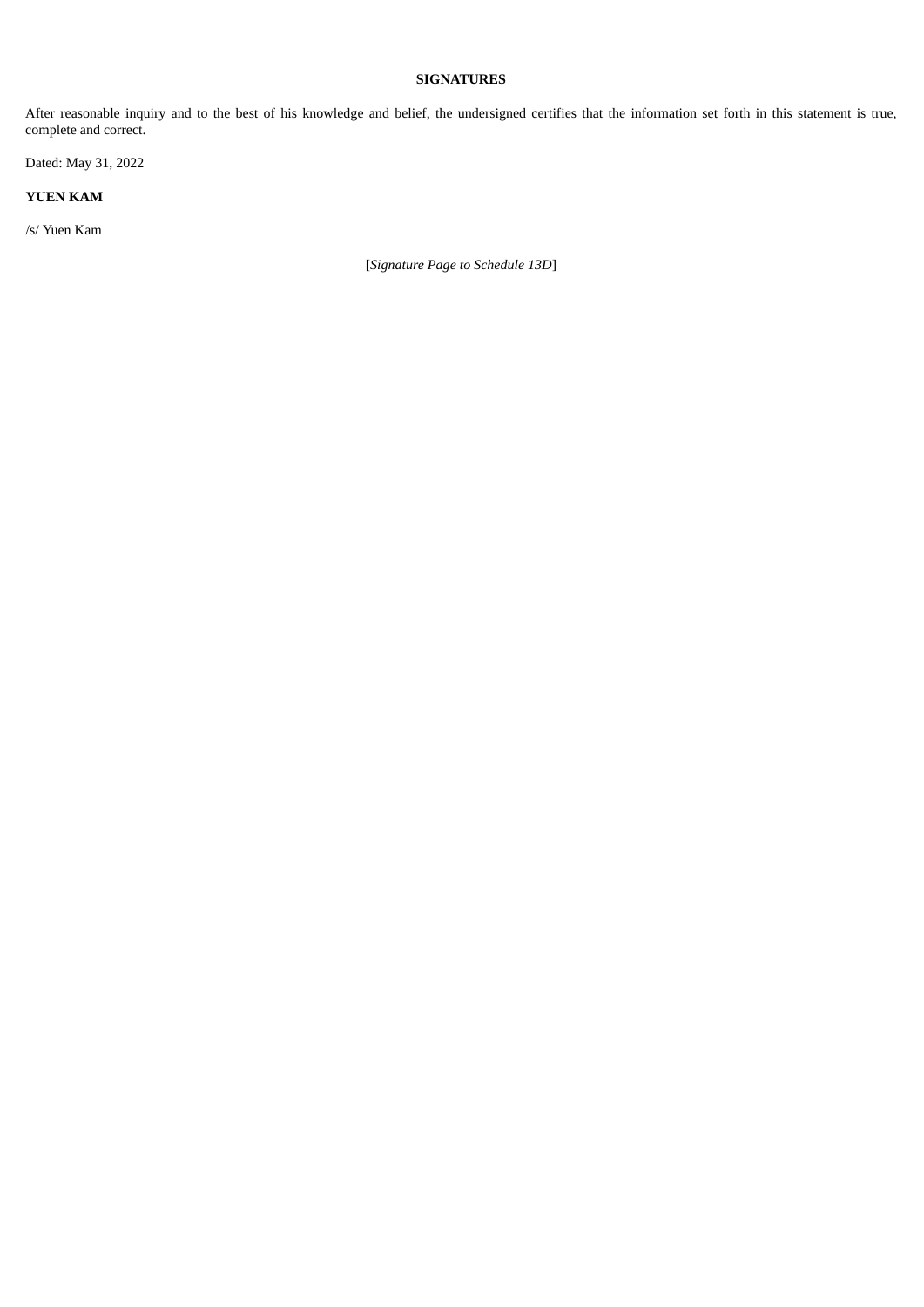After reasonable inquiry and to the best of his or its knowledge and belief, the undersigned certifies that the information set forth in this statement is true, complete and correct.

Dated: May 31, 2022

## **Golden Meditech Stem Cells (BVI) Company Limited**

/s/ Yuen Kam Name: Yuen Kam Title: Authorized Signatory

[*Signature Page to Schedule 13D*]